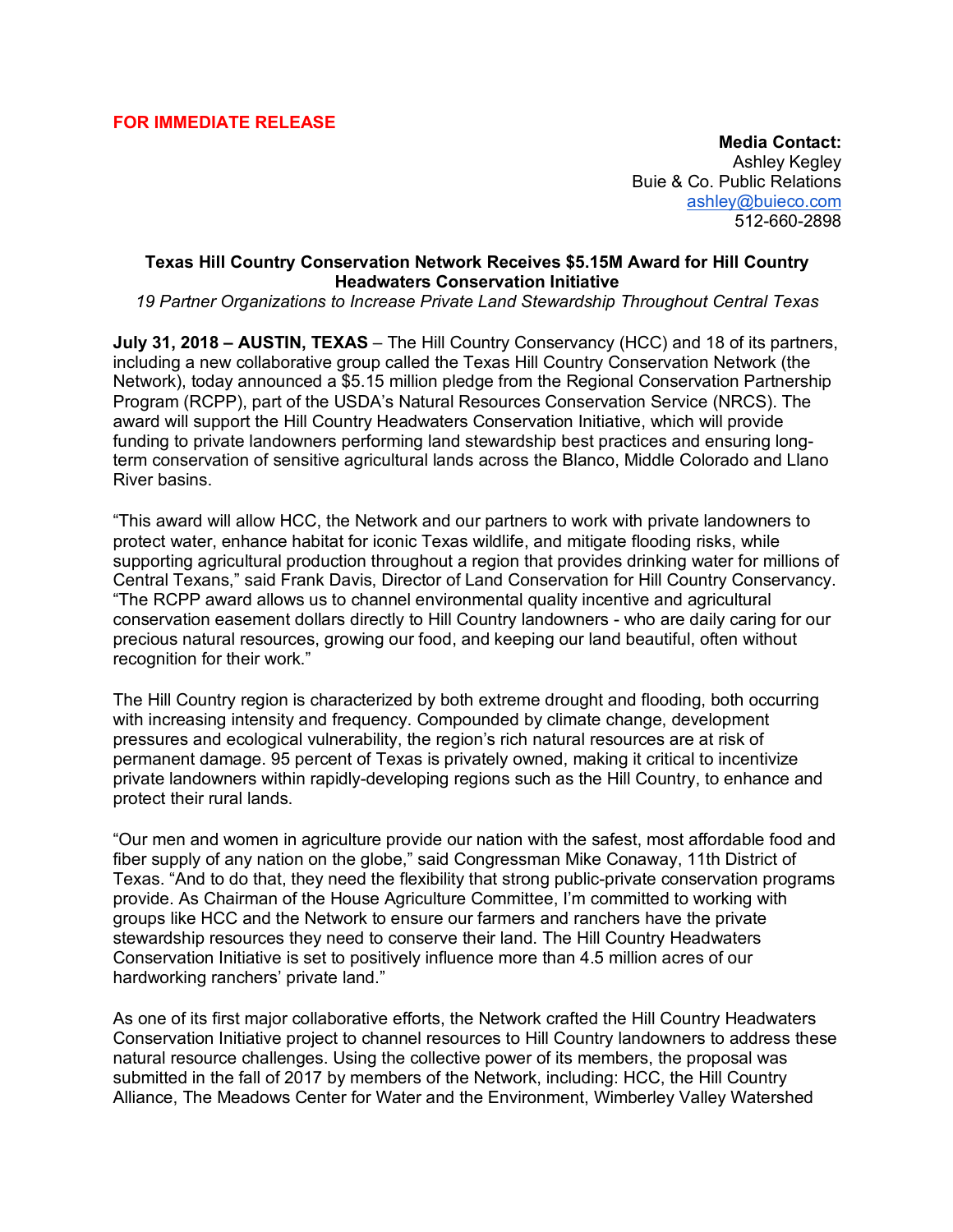Association, Llano River Watershed Alliance, Texas Water Resources Institute, Holistic Management International, The Nature Conservancy of Texas, United States Fish and Wildlife Service's Partners Program, Texas Agricultural Land Trust, Texas Forest Service, Texas Parks & Wildlife Department's Farm and Ranch Lands Conservation Program and Department of Inland Fisheries, Texas Wildlife Association, Travis County, Hill Country Land Trust, Texas Land Conservancy, the City of Austin's Watershed Protection Department and Texas Tech Llano River Field Station.

"The Natural Resources Conservation Service is pleased to partner with the Texas Hill Country Conservation Network as they have demonstrated an innovative approach and proposed lasting solutions to the state's conservation and agricultural needs," said Claude Ross, Natural Resources Specialist of the Natural Resources Conservation Service. "The diverse array of stakeholders from the 19 partner organizations made for a very compelling application, and we're honored to be a part of this critical investment in the protection of Central Texas' working lands and natural resources."

Through this pledge, HCC, the Network and their partners will assist landowners with projects addressing short-term and long-term conservation of water quality, wildlife habitat, and drought and flood management, with roughly 48 percent being allocated to the Agricultural Conservation Easement Program (ACEP), 39 percent to the Environmental Quality Incentives Program (EQIP) and 13 percent to the Conservation Stewardship Program (CSP).

"On behalf of all landowners who are receiving this gift, we are deeply grateful to NRCS, HCC and the coalition of environmental organizations who share our values and have invested in the land we love," said Jennifer Puryear, of Puryear Ranch, a privately-owned property which includes 425 acres in Travis County. "Our land has been in the Puryear family for over a century. My husband's mother, Alice Puryear Perkins, taught her children the value of thoughtful conservation, and now we're teaching ours. Because of this easement, our beautiful land's legacy and wildlife will be preserved for many generations to come."

HCC and its partners hope to continue growing the Network in order to further support conservation efforts and smart growth, and gain professional diversity that allows the group to meet key economic, social and environmental objectives at a regional scale.

#### **About Hill Country Conservancy (HCC)**

Hill Country Conservancy is a nonprofit land trust committed to preserving not only the natural beauty and open spaces of the Texas Hill Country but also its economy. HCC marshals public and private resources to preserve the natural areas and scenic vistas, aquifers and springs, rivers and streams, working farms and ranches, and the rural heritage of the Central Texas Hill Country for people to enjoy and cherish for generations to come.

For more information, visit HillCountryConservancy.org.

#### **About the Texas Hill Country Conservation Network (the Network)**

In 2017, a coalition of organizations and agencies came together to form the Texas Hill Country Conservation Network (the Network) to advance shared goals of conservation and sustainable growth in the Texas Hill Country. Working across a 17-county region of Central Texas, the Network aims to significantly scale the impact of conservation-focused organizations, universities, agencies, businesses, and individuals working to protect natural resources, rural heritage, and quality of life of this region.